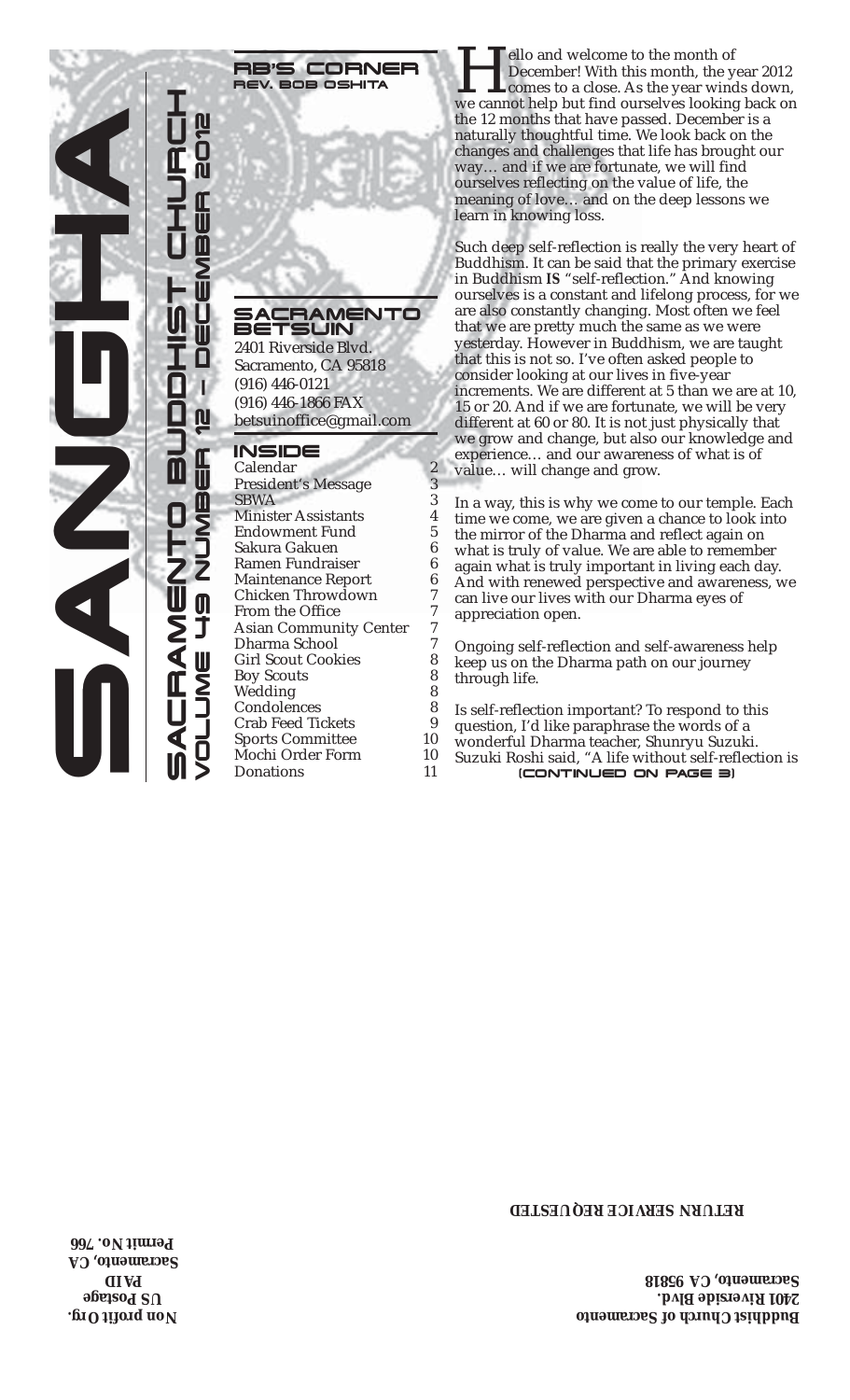DECEMBER 2012 SACRAMENTO BETSUIN SANGHA VOL. 49, NO. 12 PAGE **3**

| RB'S CORNER<br>(CONTINUED)                                                                      | like winding a clock without setting the time. It will run just fine, but it won't<br>tell you the time."                                                                                                                                                                                                                                                                                                                                                                                                                                                                                                                                                                                                                                                                                                                                                                       |
|-------------------------------------------------------------------------------------------------|---------------------------------------------------------------------------------------------------------------------------------------------------------------------------------------------------------------------------------------------------------------------------------------------------------------------------------------------------------------------------------------------------------------------------------------------------------------------------------------------------------------------------------------------------------------------------------------------------------------------------------------------------------------------------------------------------------------------------------------------------------------------------------------------------------------------------------------------------------------------------------|
|                                                                                                 | What a great image. And it's true. We may live day to day just fine. But without<br>reflection, we will have learned nothing from the experience of living life.<br>Instead, we will continue to busy ourselves with the activities of each well-<br>scheduled day. Like a wound watch, we will run just fine, but without<br>reflection, we will find that the days will become weeks, the weeks will melt<br>into months and the months will blend into years. Without self-reflection, the<br>years will pass unnoticed until one day, we may find ourselves looking back<br>wondering, "What have I done with my life?"                                                                                                                                                                                                                                                     |
|                                                                                                 | As we bring the year 2012 to a close, let us reflect deeply on the changes and<br>challenges that life has brought our way and appreciate the remarkable gift<br>of life, the love of family and friends and remember the deep lessons we have<br>learned in living with our Dharma eyes open. As Suzuki Roshi said, "A life<br>without self-reflection is like winding a clock without setting the time. It will<br>run just fine, but it won't tell you the time."                                                                                                                                                                                                                                                                                                                                                                                                            |
|                                                                                                 | Wishing everyone a reflective and meaningful winter holiday season!                                                                                                                                                                                                                                                                                                                                                                                                                                                                                                                                                                                                                                                                                                                                                                                                             |
|                                                                                                 | Gratefully,<br><b>RB</b>                                                                                                                                                                                                                                                                                                                                                                                                                                                                                                                                                                                                                                                                                                                                                                                                                                                        |
| PRESIDENT'S<br>MESSAGE<br><b>GORDON L. NITTA</b>                                                | appy Holidays! This is December the last month of the year. Twelve<br>months have already passed since I was installed as president of the<br>Board of Trustees. It's hard for me to believe that 2012 has come and<br>gone so quickly.                                                                                                                                                                                                                                                                                                                                                                                                                                                                                                                                                                                                                                         |
|                                                                                                 | Many of you have contributed to all the projects, both small and large, that<br>were completed this year. Many more are planned for the new year. The<br>upkeep and replacement of the building and mechanical parts take up the<br>majority of time at the Board of Trustees meetings, brainstorming not only the<br>projects themselves, but also being financially responsible to the church and the<br>projects. Up until now, much money has been saved by putting band aids on<br>worn or broken things, but now those band aids don't come large enough to<br>hold things together, so it's time to replace old worn-out parts. Many of those<br>parts will be expensive to replace, so we are in the process of prioritizing<br>projects by need and cost. These meetings are not always fun, but they are a<br>necessity for the upkeep of the church and your safety. |
|                                                                                                 | In closing the year: I want to thank the ministers, minister assistants, youth<br>ministers, Executive Board, Board of Trustees, sponsored and affiliated<br>organizations, office staff (Tak Ito, Cindy Kitade and Bob Chavez) and the<br>sangha for all you do for the church and myself. Without all of you working<br>together, the tasks at the church would be impossible to complete.                                                                                                                                                                                                                                                                                                                                                                                                                                                                                    |
|                                                                                                 | <b>Happy New Year!</b>                                                                                                                                                                                                                                                                                                                                                                                                                                                                                                                                                                                                                                                                                                                                                                                                                                                          |
| SACRAMENTO<br><b>BUDDHIST</b><br>WOMEN'S<br>SSOCIATION<br><b>KEIKO JEAN</b><br><b>KASHIWADA</b> | GENERAL MEETING/ELECTIONS<br>The general meeting of the Sacramento Buddhist Women's Association<br>(SBWA) was held on Wednesday, November 7 at 7 p.m. for the purpose of<br>$\mathsf{\mathsf{L}}$ voting in 10 board members. The following ladies are the newly elected<br>and returning members of the SBWA Board of Trustees, who will serve a new<br>three-year term from 2013 to 2015. Congratulations and thank you, ladies, for<br>continuing to serve as active BWA Board members: Meriko Hoshida, Reiko<br>Kurahara, Midori H. Ito, Diane Muranaka, Keiko Jean Kashiwada, Misako<br>Oshiro, Gayle Kono, Irene Aiko Takeda, Utako Kimura, and Tomi Tanaka.                                                                                                                                                                                                              |
|                                                                                                 | The November SBWA Board meeting was held on Wednesday, November 7,<br>2012, with President Midori H. Ito presiding.                                                                                                                                                                                                                                                                                                                                                                                                                                                                                                                                                                                                                                                                                                                                                             |
|                                                                                                 | DONATIONS AND ACKNOWLEDGMENTS<br>Thank you to the following for their generous donations to the BWA:<br>Naomi Hamamoto & Kay Kato  In Appreciation of Kara Hamamoto,                                                                                                                                                                                                                                                                                                                                                                                                                                                                                                                                                                                                                                                                                                            |
|                                                                                                 | Wayne & Lynn Kurahara  Marriage of Ken & Amy Kurahara  \$100                                                                                                                                                                                                                                                                                                                                                                                                                                                                                                                                                                                                                                                                                                                                                                                                                    |
|                                                                                                 |                                                                                                                                                                                                                                                                                                                                                                                                                                                                                                                                                                                                                                                                                                                                                                                                                                                                                 |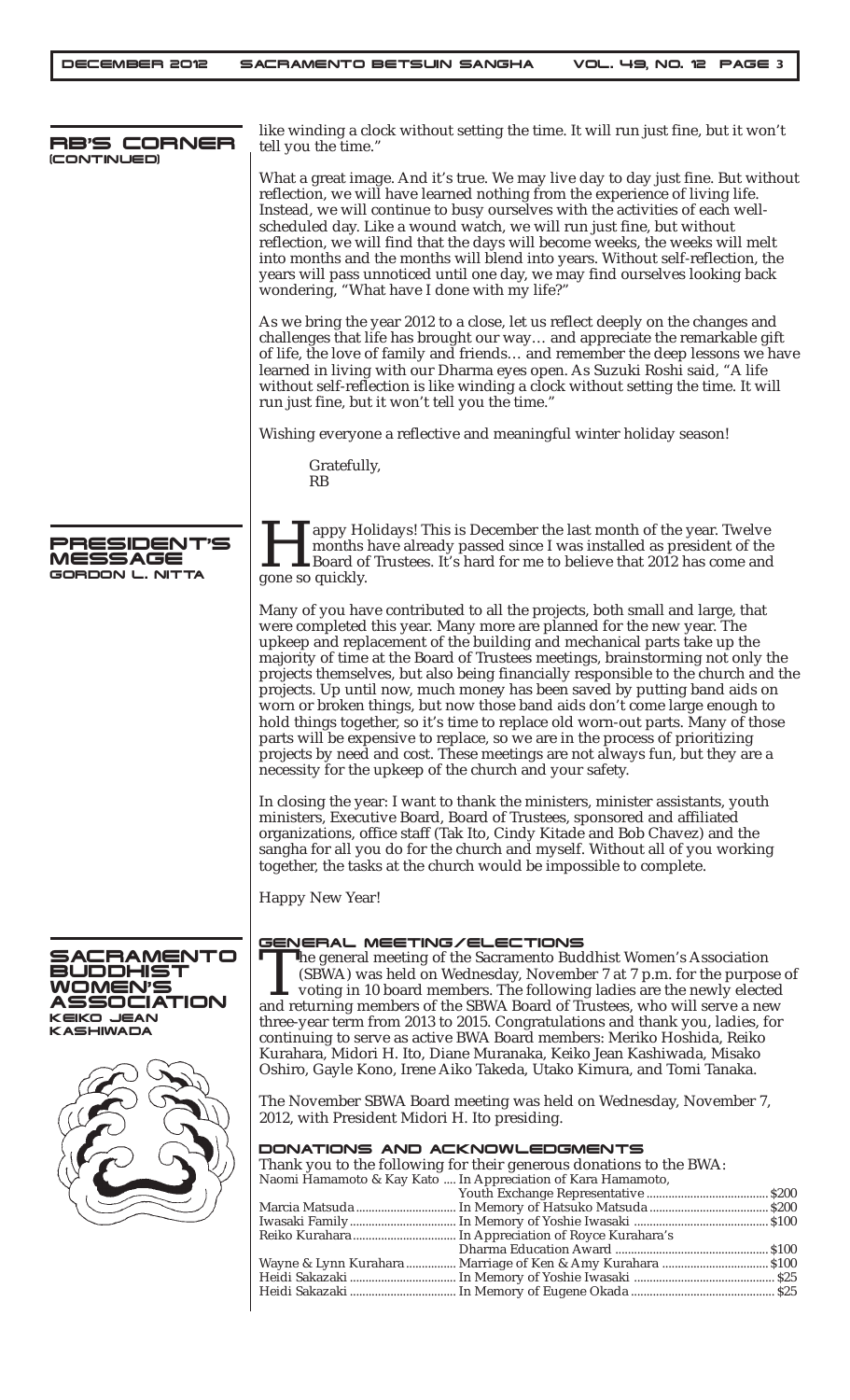| SACRAMENTO                                                                                                                            | Reverend Tesshi Aoyama  Letter of appreciation of good wishes sent<br>on his retirement.                                                                                                                                                                                                                                                                                                                                                                                                                                                                        |
|---------------------------------------------------------------------------------------------------------------------------------------|-----------------------------------------------------------------------------------------------------------------------------------------------------------------------------------------------------------------------------------------------------------------------------------------------------------------------------------------------------------------------------------------------------------------------------------------------------------------------------------------------------------------------------------------------------------------|
| BUDDHIST<br>WOMEN'S                                                                                                                   | to their 5th Annual High Tea                                                                                                                                                                                                                                                                                                                                                                                                                                                                                                                                    |
| ASSOCIATION                                                                                                                           | (community multicultural fellowship).                                                                                                                                                                                                                                                                                                                                                                                                                                                                                                                           |
| (CONTINUED)                                                                                                                           | UPCOMING EVENTS                                                                                                                                                                                                                                                                                                                                                                                                                                                                                                                                                 |
|                                                                                                                                       | December 15: Mochi Tsuki sponsored by the Sports Committee. Please come<br>out and help. They especially appreciate the SBWA's help with the kasane<br>sets.                                                                                                                                                                                                                                                                                                                                                                                                    |
|                                                                                                                                       | The year is winding down and the SBWA is looking forward to many fun<br>activities and projects for next year. President Midori H. Ito is looking forward<br>to keeping the SBWA an active and fun organization. If you have not yet joined<br>the SBWA, please become a member.                                                                                                                                                                                                                                                                                |
|                                                                                                                                       | The next SBWA meeting will be on Wednesday, December 5.                                                                                                                                                                                                                                                                                                                                                                                                                                                                                                         |
| MINISTER<br><b>SSISTANTS</b><br>GRACE HATANO                                                                                          | $\overline{I}$ elcome to the month of December. We certainly are having some<br>interesting weather changes. I guess fall is here, with winter waiting<br><i>its turn.</i>                                                                                                                                                                                                                                                                                                                                                                                      |
|                                                                                                                                       | As I sat in my kitchen reading the "Our Region" section of The Sacramento Bee,<br>an article on court news got my attention: A court case was in its fifth week,<br>second day of closing arguments. Why my interest?                                                                                                                                                                                                                                                                                                                                           |
|                                                                                                                                       | As I read the article, I realized that this was the case I could have been on had I<br>been selected as one of the jurors.                                                                                                                                                                                                                                                                                                                                                                                                                                      |
|                                                                                                                                       | My jury duty began Monday, September 24. After checking the court's website<br>for instructions almost daily, I finally received instructions to report Thursday<br>to the jury assembly room in the courthouse.                                                                                                                                                                                                                                                                                                                                                |
|                                                                                                                                       | They called 40 names for the first court assignment. Shortly thereafter, they<br>announced that they would be calling 100 names to Department 1. (This was<br>the case that appeared in the paper in early November, mentioned earlier.) I<br>was the 40th name called. We all went downstairs to the Department 1<br>courtroom.                                                                                                                                                                                                                                |
|                                                                                                                                       | We were told this case would run 4-6 weeks and if anyone had a hardship, to<br>step up and state their situation. Approximately 50 people lined up to voice<br>their concerns if they were kept from their daily routines. Some of the reasons<br>shared: I am the only caregiver for my grandmother; I need to drive my<br>children to and home from school; I am the only doctor in my specialty; my<br>employer will not pay me for being away from the job and I can't afford to be<br>away this long.                                                      |
| OFFICE<br><b>MANAGERS</b><br>Tak Ito<br>Cindy Kitade                                                                                  | As I listened to these people stating their reasons for not being able to serve,<br>hoping that they would be excused, I thought and thought, and couldn't come<br>up with any hardship that might excuse me.                                                                                                                                                                                                                                                                                                                                                   |
| <b>BETSUIN</b><br>OFFICE<br>446-0121                                                                                                  | I thought about my dedicated Fujinkai ladies missing our weekly line dancing<br>classes. Would that be considered a hardship? We all would be missing our<br>dancing exercises, but it really wouldn't be a hardship.                                                                                                                                                                                                                                                                                                                                           |
|                                                                                                                                       | The judge informed us: If we were excused for hardship reasons, we would<br>have to return to the jury assembly room and could be called again for another<br>panel.                                                                                                                                                                                                                                                                                                                                                                                            |
| <b>SANGHA</b><br>HELPERS<br>Misao Abe<br>Shiyoko Futaba<br>Ruth Hayashi<br>Irene Hoshiko<br>Sanaye Imajo                              | I decided to take my chances that I wouldn't be selected as a juror or an<br>alternate for this case rather than go back to the jury room and start the process<br>over.                                                                                                                                                                                                                                                                                                                                                                                        |
|                                                                                                                                       | The judge told us more about the case and who some of the witnesses would<br>be, including police officers, law enforcement personnel and doctors.                                                                                                                                                                                                                                                                                                                                                                                                              |
| Miyoko Iwata<br>Mae Kaneko<br>Alice Kataoka<br>Machiko Kimura<br>Yoshiko Morisawa<br>Mitzie Muramoto<br>Mutsuko Noguchi<br>Teruko Ono | I thought if I got selected and interviewed, I would be excused as I had been in<br>the past because of my relatives in law enforcement. So I sat it out to the very<br>end until the plaintiff and defense lawyers were satisfied and had finalized<br>their selection of jurors and alternates. They had excused, eliminated and<br>replaced so many in the jury box that only about 8-12 of us had not been called.<br>Lucky me, I thought, weeks later as I read the article in the newspaper about<br>the trial already in its fifth week and still going. |
| Faye Uyemura                                                                                                                          |                                                                                                                                                                                                                                                                                                                                                                                                                                                                                                                                                                 |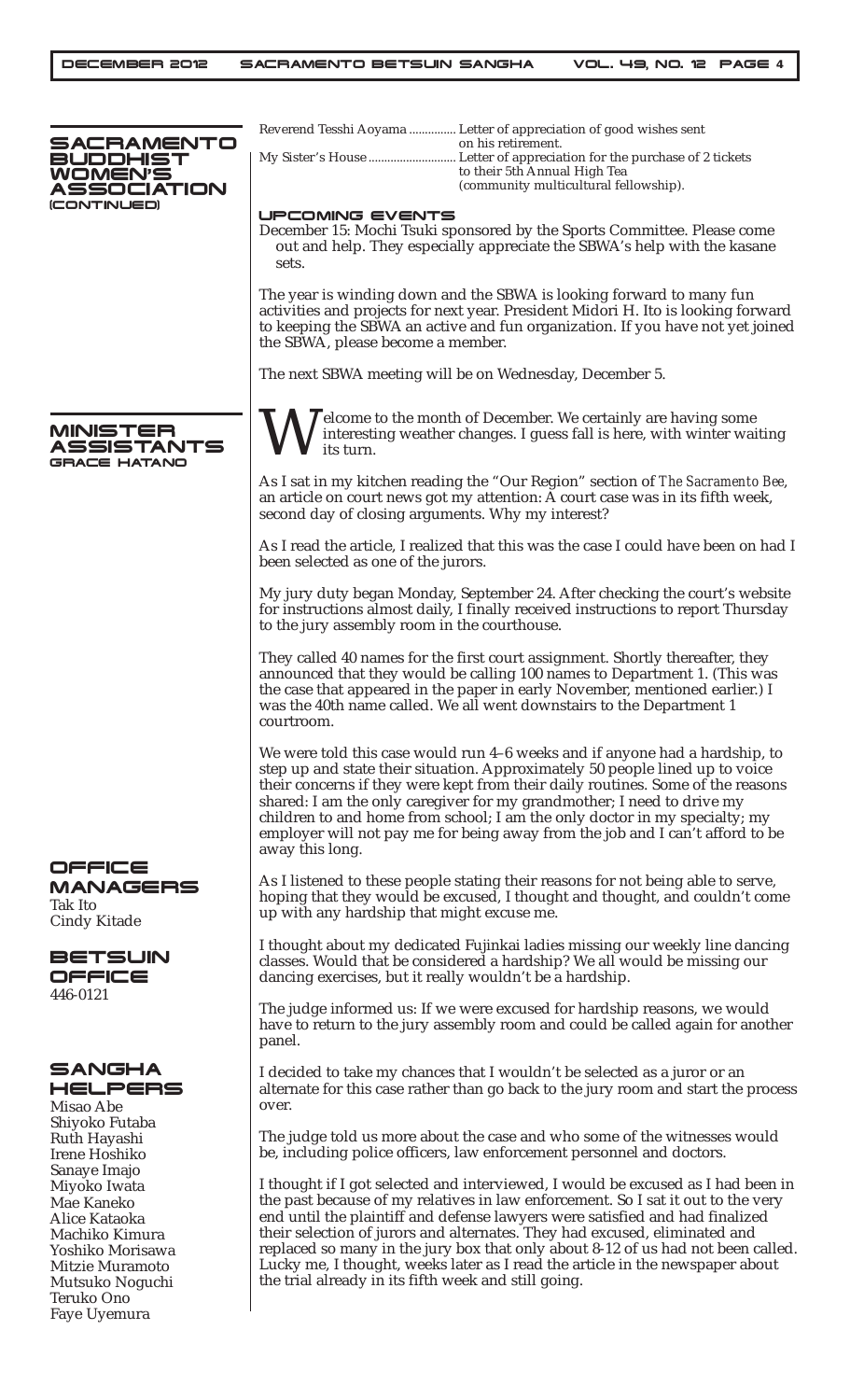| MINISTER<br>SSISTANTS<br>CONTINUED)                               | My service time for this jury duty that I had served at the courthouse was three<br>days.                                                                                                                                                                                                                                                                                                                                                                                                                                                                                                                                                                  |  |
|-------------------------------------------------------------------|------------------------------------------------------------------------------------------------------------------------------------------------------------------------------------------------------------------------------------------------------------------------------------------------------------------------------------------------------------------------------------------------------------------------------------------------------------------------------------------------------------------------------------------------------------------------------------------------------------------------------------------------------------|--|
|                                                                   | I completed my jury duty commitment by nervously enduring the selection of<br>jurors and alternates for this trial. Each day was very nerve-wracking as<br>I considered the possibility of being called, questioned, and possibly not being<br>excused.                                                                                                                                                                                                                                                                                                                                                                                                    |  |
|                                                                   | I told myself, how fortunate for me, not to have to serve on this particular case;<br>4-6 weeks is a long time to be tied up doing civic duty. I felt very fortunate as I<br>read the article about this case for which I could have been selected and<br>possibly served, as I'd still be there!                                                                                                                                                                                                                                                                                                                                                          |  |
|                                                                   | My lesson during this jury duty period was: Accept situations as they happen,<br>do not make excuses, and deal with whatever comes up. If they called on me, I<br>was prepared with my responses to various questions to validate I was not the<br>best juror for the plaintiff. I didn't get the opportunity to give my responses,<br>and I was OK with that.                                                                                                                                                                                                                                                                                             |  |
|                                                                   | I took one day at a time, focused on the moment, and if my name was called, I<br>would confront it then. I was very fortunate, as I was not selected. I was very<br>grateful for that.                                                                                                                                                                                                                                                                                                                                                                                                                                                                     |  |
|                                                                   | I thought of some of my "friends" serving on this case in their fifth week and<br>still going - all their daily schedules interrupted, altered to be in attendance,<br>weeks and weeks to come to a resolution. As of this writing, the final outcome<br>of this lawsuit has not been published.                                                                                                                                                                                                                                                                                                                                                           |  |
|                                                                   | My gratitude to the lawyers to be satisfied with these 16 dedicated people to<br>serve on this extended trial and allow me to go on with my daily activities!                                                                                                                                                                                                                                                                                                                                                                                                                                                                                              |  |
| <b>_EGACY</b><br><b>ENDOWMENT</b><br>=UND<br>VALERIE FONG<br>かけさま | The Legacy Endowment Fund Board would like to thank our sangha<br>members and friends for your generous donations throughout the year.<br>Because of your support, the endowment fund was able to provide<br>funding for a program development position currently filled by Reverend Patti<br>Oshita. She has done an amazing job in creating wonderful events and<br>activities for our temple members and organizations.                                                                                                                                                                                                                                 |  |
|                                                                   | Through Reverend Patti's efforts, we have enjoyed Dharma talks with<br>Reverends Sunnan Kubose, Kosho Yukawa, Koshin Ogui, and Marvin Harada;<br>presentation of the movie "Marathon Monks of Mt. Hiei"; a grief and mourning<br>talk with Dr. Satsuki Ina and Reverend Bob Oshita; and a support for caregivers<br>session by Frances Kakugawa. Reverend Patti also has been leading services for<br>the Placer Buddhist Church. On the lighter side, Reverend Patti organized a<br>Chili Cookoff, which was well-attended and a great time for everyone.                                                                                                 |  |
|                                                                   | Reverend Patti also has coordinated opportunities for our youth, such as the<br>Youth Advocacy Committee (YAC) Summer Retreat and the YAC Advanced<br>Training Session; Padma/Metta classes; and Temple Clean-Up Day for Dharma<br>School, Girl Scouts, Sakura Gakuen, and Sports Committee. During the month<br>of December there will be a Bodhi Day event with the Jr. YBA. As you can see,<br>Reverend Patti has been very busy handling the many details and tasks<br>necessary for a successful and meaningful experience for all. The Legacy<br>Endowment Fund Board wishes to express our sincere appreciation and<br>gratitude to Reverend Patti! |  |
|                                                                   | As we close another year, please consider a charitable donation to the Betsuin's<br>Legacy Endowment Fund. Donations provide funding to support temple<br>programs, educational opportunities and other activities that help to propagate<br>our Jodo Shinshu traditions.                                                                                                                                                                                                                                                                                                                                                                                  |  |
|                                                                   | Best wishes for a happy and safe holiday season from the Legacy Endowment<br>Fund Board!                                                                                                                                                                                                                                                                                                                                                                                                                                                                                                                                                                   |  |
| LEFB E-WASTE<br><b>DONATIONS</b>                                  | The Legacy Endowment Fund Board appreciates the following donors for e-<br>waste donations for the month of October:<br>Faye Uyemura<br>Emily Ishii<br>Alice Yagi<br>North American Trading<br>Miwako Yamashiro<br>Ray Valdovino<br>Myra Okasaki                                                                                                                                                                                                                                                                                                                                                                                                           |  |
|                                                                   | If any individuals or businesses would like to schedule a free pickup at your<br>home or office, go to www.eWaste4good.com or call (800) 317-3112. Please<br>designate the Buddhist Church Legacy Endowment Fund. Thank you for your<br>support.                                                                                                                                                                                                                                                                                                                                                                                                           |  |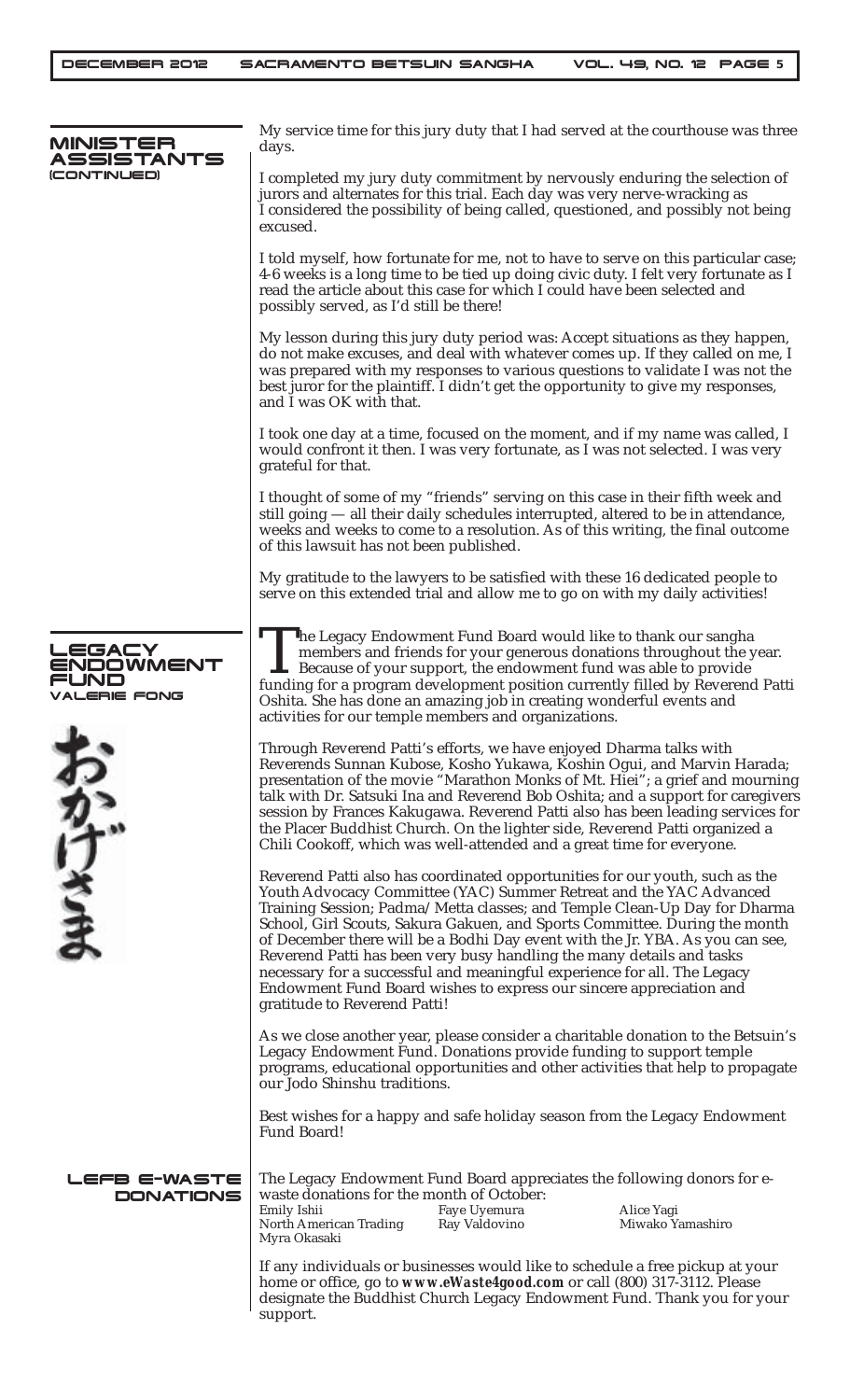| SAKURA<br>GAKUEN<br>JOHN MCDONNELL                                                                                                                                                                                                  | akura Gakuen will be hosting a ramen fundraiser on Sunday, December 9<br>at the Sacramento Buddhist Church. This will be the language school's<br>primary fundraiser for the year, replacing the once-popular book faire. All<br>the proceeds from this event will support the school's operating costs,<br>including teacher salaries and educational materials.                                                                                                                                                                                                                                                                                                                                                                                                                                                         |  |  |
|-------------------------------------------------------------------------------------------------------------------------------------------------------------------------------------------------------------------------------------|---------------------------------------------------------------------------------------------------------------------------------------------------------------------------------------------------------------------------------------------------------------------------------------------------------------------------------------------------------------------------------------------------------------------------------------------------------------------------------------------------------------------------------------------------------------------------------------------------------------------------------------------------------------------------------------------------------------------------------------------------------------------------------------------------------------------------|--|--|
|                                                                                                                                                                                                                                     | The school is funded principally by tuition, but in these hard times, it is<br>difficult to raise tuition enough to cover all the rising expenses. The hard-<br>working teaching staff has chosen to reduce their compensation to help the<br>school weather this economic slump. Generous donations of school supplies<br>and assistance from local businesses have helped maintain the quality of the<br>school and its cultural activities, but a more substantial infusion is needed to<br>keep the school viable.                                                                                                                                                                                                                                                                                                    |  |  |
|                                                                                                                                                                                                                                     | Ramen makes everything better! A ramen fundraiser will soon fill our hearts<br>and bellies and help the school. What a great way to get toasty warm on a<br>chilly December day. Take some more to go for later! Domo arigato gozaimasu.                                                                                                                                                                                                                                                                                                                                                                                                                                                                                                                                                                                  |  |  |
|                                                                                                                                                                                                                                     | <b>RAMEN FUNDRAISER</b><br>When: Sunday, December 9 between 10:30 a.m. and 1 pm.<br>Where: Kaikan - Dine-In or Take-Out<br>Cost: \$6 per bowl<br>What: Ramen with shoyu broth<br>Toppings include: chashu, narutomaki kamaboko, menma (seasoned<br>bamboo shoots), corn and green onion<br>Hot tea and baked goods also will be available<br>Tickets available after services in the courtyard/hallway<br>How:                                                                                                                                                                                                                                                                                                                                                                                                            |  |  |
| <b>SATSUMA</b><br><b>MANDARIN</b><br>(MIKAN)                                                                                                                                                                                        | There are still a few days left this month to place your Satsuma mandarin<br>(mikan) order (10 lbs/\$20) for pickup at the church on December 8 or 9. These<br>tasty treats make great snacks, gifts and you will need at least one for your o-<br>kasane this new year. The proceeds from the mikan sale will go to the school's<br>scholarship fund to promote deserving students and wider access to the<br>wonders of learning Japanese.                                                                                                                                                                                                                                                                                                                                                                              |  |  |
|                                                                                                                                                                                                                                     | Order forms can be found in the church hallway and in last month's SANGHA.<br>Please make checks payable to Sakura Gakuen PTC and place your order by<br>December 5. There may be some fruit for spot sales on the weekend of<br>December 8, but they go fast. For more information:<br>SakuraMandarins@gmail.com.                                                                                                                                                                                                                                                                                                                                                                                                                                                                                                        |  |  |
|                                                                                                                                                                                                                                     | Registration for spring classes begins in mid-January. Watch the SANGHA and<br>the school's web page, <i>sakuragakuen.org</i> , for announcements on specific dates<br>and for course offerings for the adult Monday evening classes.                                                                                                                                                                                                                                                                                                                                                                                                                                                                                                                                                                                     |  |  |
| MAINTENANCE<br>REPORT<br>GARY TRAGANZA                                                                                                                                                                                              | ver the last month, the following members performed maintenance on<br>the Betsuin's facilities. The Betsuin is sincerely appreciative to the<br>following members for volunteering their time, expertise and hard<br>work.<br>• Jack Akabori and Mike Dishno rebuilt Bob's porch. The porch had significant<br>dry rot and was becoming unsafe. They used Trex, which is a little more<br>expensive than redwood, but it will last twice as long and won't warp and<br>doesn't require any staining. Thank you guys — it looks great.<br>• Tak thought Reverend Patti should have a nice glass top to protect her desk.<br>So, Steve Maron ordered and later installed the top. Not only is it functional,<br>but it looks pretty spiffy. Thank you, Steve for taking care of that. And Tak —                             |  |  |
| Please be aware that articles<br>for the SANGHA are due on<br>the 15th of each month.<br>Late articles will be<br>published in the following<br>month's issue.                                                                      | nice suggestion.<br>• Recently I replaced a water valve above the stove in the main kitchen. With<br>the valve off, I could see that the old galvanized pipe was extremely cor-<br>roded inside. Brian Onodera, our in-house plumber, spent almost 3 hours<br>one morning replacing all the old pipe with copper. You may not notice a<br>difference in taste, but trust me, the water is a lot cleaner.                                                                                                                                                                                                                                                                                                                                                                                                                  |  |  |
| When sending articles by e-<br>mail, please send e-mail to:<br>vibrocount@lanset.com<br>with a cc to:<br>betsuinoffice@gmail.com<br>and inform the church<br>office at 446-0121. Please<br>include the author's name.<br>Thank you. | It's time once again to thank one of our Eagle Scout candidates for a job well<br>done. Jonathan Dickson and his group of about 30 volunteers painted the<br>exterior of Reverend Peter and Aileen's house. I can honestly say their attention<br>to detail was outstanding. Professional painters could not have done a better<br>job. Even after it was done, a few of them went back a couple of times to redo<br>the trim around the windows. It looked like a block party, there were so many<br>people. There was even a large tent in the driveway with a great assortment of<br>food and beverages for all the workers. Thank you to everyone involved in this<br>project, especially Jonathan, Dennis Uchida (scoutmaster), Randy Imai<br>(assistant scoutmaster), Gayle Lininger (his mother) and Clark Herman. |  |  |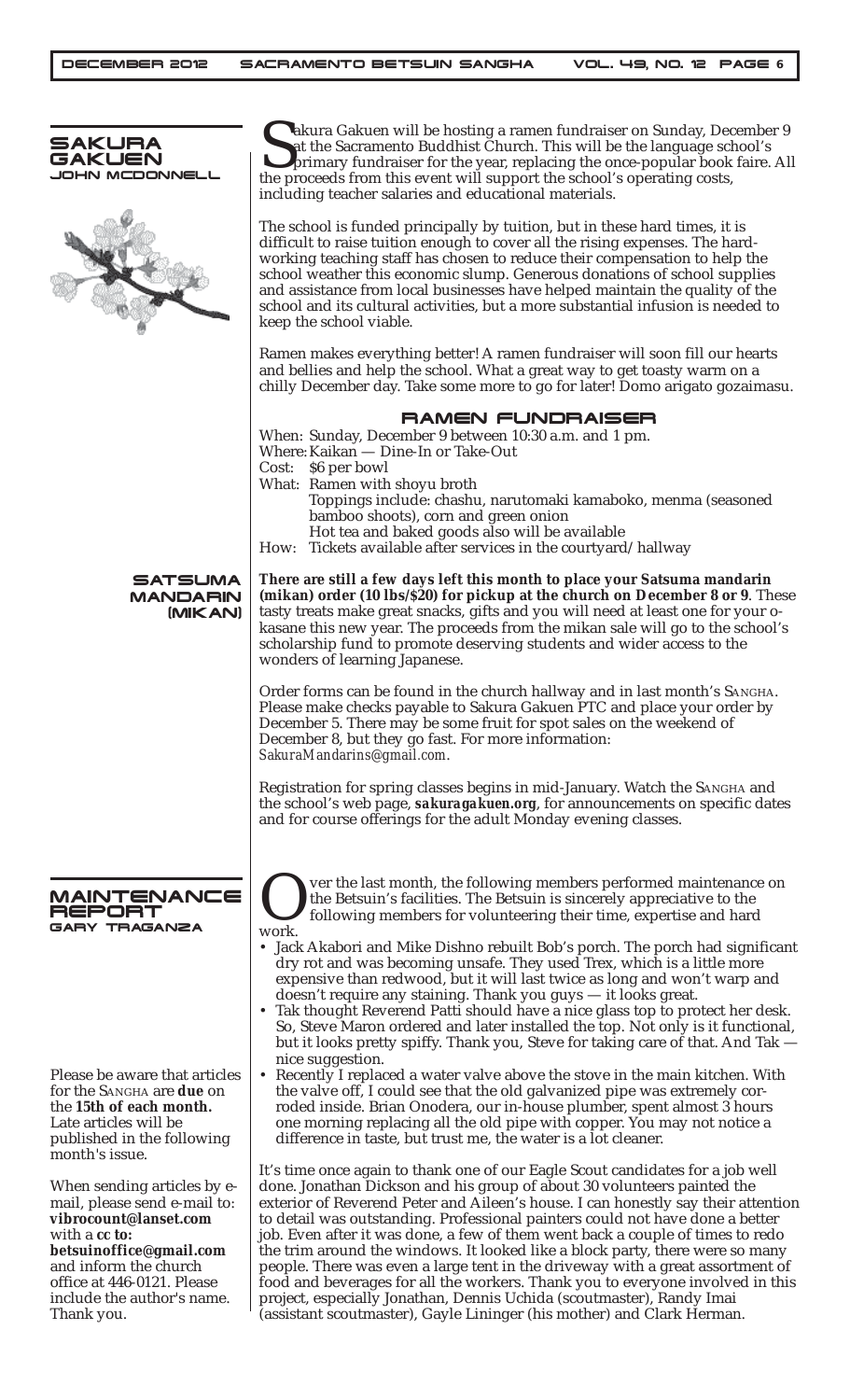| <b>IHICKEN</b><br>HAOWDOWN<br>cer<br>7 PLA<br>REV. PATTI OSHITA |                                               | n Saturday, November 17, the Betsuin participated in a Chicken<br>Throwdown with the Placer Buddhist Temple. The Betsuin pre-sold<br>more than 135 orders for bento take-outs that included 1/4 Placer<br>chicken, 1/4 Sacramento chicken, rice, mac salad and a cookie.                                       |                                                                                                                                                                                                                                                                                                                                                                                                                              |
|-----------------------------------------------------------------|-----------------------------------------------|----------------------------------------------------------------------------------------------------------------------------------------------------------------------------------------------------------------------------------------------------------------------------------------------------------------|------------------------------------------------------------------------------------------------------------------------------------------------------------------------------------------------------------------------------------------------------------------------------------------------------------------------------------------------------------------------------------------------------------------------------|
|                                                                 |                                               | The judges for the evening were: Reverend Yuki Sugahara, minister from the<br>Florin Buddhist Temple; Fred Nagata, president from the Lodi Buddhist<br>Temple; Carol Iwasaki, Methodist Church member and food critic; and Yoshi<br>the best chicken award, those of us in attendance knew otherwise.          | The event in Placer started at 6 p.m. with more than 150 people in attendance.<br>Tasaka of Japan's Consulate General's Office. Although the Betsuin did not win                                                                                                                                                                                                                                                             |
|                                                                 |                                               | Amioka for making all of the delicious mac salad, to Midori & Ken Ito, Lynn<br>Kurahara, Frances Kondo, Nancy Hashimoto, Chizuko Sakaishi, Robbie &<br>Terrie Midzuno for their help in packaging the bentos. A special thank you to<br>Joe Williams, Jackie Yokoi and Ted Otani for their generous donations. | We would like to especially thank the chicken cooking crew of James and Mark<br>Amioka, Wayne Kurahara, Steve Itagaki and Greg Hamai. Thank yous to Tracy                                                                                                                                                                                                                                                                    |
|                                                                 | Japan trip.                                   | It was a fun evening of fellowship and laughter. Half of the proceeds of this<br>event will go to the Placer Temple Ume Taiko Group in preparation for their                                                                                                                                                   |                                                                                                                                                                                                                                                                                                                                                                                                                              |
|                                                                 | Thank you everyone for your support.          |                                                                                                                                                                                                                                                                                                                |                                                                                                                                                                                                                                                                                                                                                                                                                              |
| NOTES FROM<br>THE OFFICE                                        | postage. Thank you!                           | any address changes. It will save the church from paying for return                                                                                                                                                                                                                                            | ny address changes? It will be appreciated if you can notify the office of                                                                                                                                                                                                                                                                                                                                                   |
|                                                                 | Have you paid your 2012 dues?                 |                                                                                                                                                                                                                                                                                                                |                                                                                                                                                                                                                                                                                                                                                                                                                              |
| THANK YOU<br>FROM ASIAN<br>OMMUNITY<br><b>IENTER</b>            | Home TV/Cable Access Fund.                    | The Asian Community Center (ACC) thanks the Buddhist Church of<br>Sacramento for its generous donation of \$5,000 to the ACC Nursing                                                                                                                                                                           |                                                                                                                                                                                                                                                                                                                                                                                                                              |
|                                                                 | community.                                    | older adults by providing an array of services and programs such as skilled                                                                                                                                                                                                                                    | Since its inception, ACC has been able to promote healthy aging and living for<br>nursing care, independent living options, transportation and wellness classes.<br>These services are made possible because of thoughtful contributions from the                                                                                                                                                                            |
| DHARMA<br>KEN FURUKAWA                                          | precious, as well as the people in our lives. | calendar year is coming to an end soon. It seems that time moves faster now,<br>the perception that time is moving faster merely reflects the realization that<br>"my" time is truly limited. So it seems the lesson is to appreciate each day as                                                              | If is dark, cold, windy, and the rain is falling hard against the window. How<br>different from only a few weeks ago when it was warm, wind still, and the<br><b>L</b> bugs were flying in and out of the lights. The seasons are changing and the<br>and this year has moved faster than the one before. Of course that probably is<br>not so, but what matter is time to my perception of how my life moves? Maybe         |
|                                                                 | much!                                         | Along that line of thought, I want to thank all the students and teachers who<br>participated in the fire drill at the beginning of November. The drill was<br>orderly, and all the students were cooperative and polite. Thank you very                                                                       |                                                                                                                                                                                                                                                                                                                                                                                                                              |
|                                                                 |                                               | personal electronic devices during service. Of course this is not appropriate<br>during services and classes. Not only is this distracting to others, it is<br>my attention, I will request that we consider rules similar to those in use at<br>engaging in this practice, so we do not have to "go there."   | Unfortunately, it has been brought to my attention that some students are using<br>during service or class, and I must ask that students refrain from using devices<br>disrespectful to our ministers and teachers, and is diametrically opposed to the<br>message of Jodo Shinshu to focus on being "here." If this continues to come to<br>local schools concerning devices. Parents, please discourage your students from |
|                                                                 | if the Pilgrims were actually Buddhist?       | Please make a special effort to enjoy the upcoming holidays with family and                                                                                                                                                                                                                                    | friends. If you think about it, Thanksgiving Day is a wonderful ideaI wonder                                                                                                                                                                                                                                                                                                                                                 |
| <b>DONATIONS</b>                                                | following:<br>John & Kristi Fujimoto          | Dharma School "Courtyard" gratefully acknowledges donations from the<br>Dr. Kelvin Mark                                                                                                                                                                                                                        | <b>Steve Milh</b>                                                                                                                                                                                                                                                                                                                                                                                                            |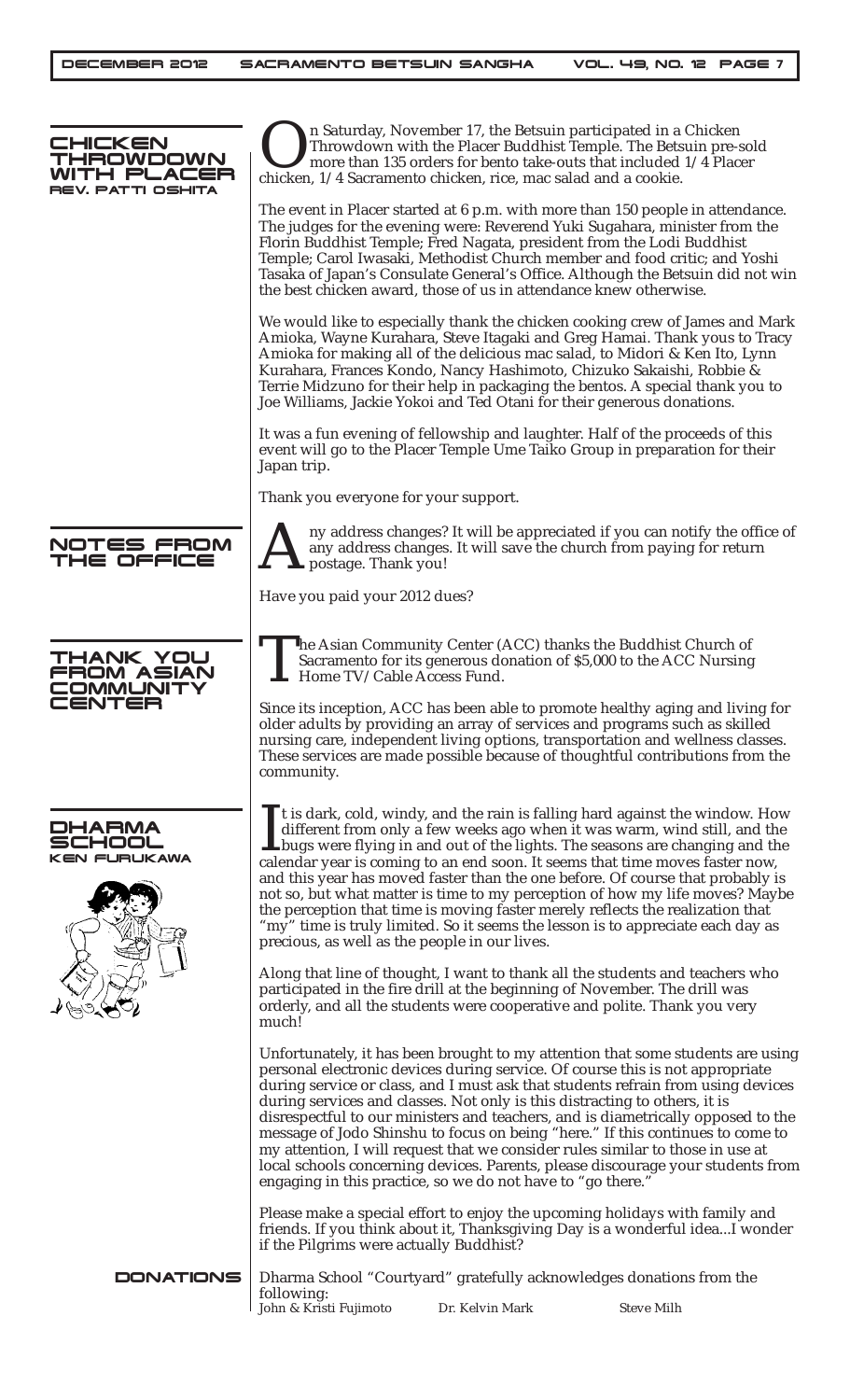



Happy Holidays from Girl Scout Troop 569! Many of our troops are having holiday dinners and get togethers in the next few weeks.

The 2013 Girl Scout Cookie program will begin in January and will offer eight varieties! They are being sold at \$4 per package. Pre-sale orders will begin on January 11, 2013. The varieties of cookies are:

Thanks-A-Lots; Mango Crèmes with NutriFusion; Lemonades; Shortbread; Thin Mints Peanut Butter Patties; Caramel deLites; Peanut Butter Sandwich.

Thank you in advance for your support of Girl Scout Troop 569!









Rev. Bob Oshita 428-9833



Rev. Peter Inokoji-Kim 446-4988

November is the third month of the scouting year. In October, the theme<br>was sports, which helped scouts get in shape and have fun while<br>exercising. The scouts attended Camp Olema from October 19 to<br>October 21. On October 2 was sports, which helped scouts get in shape and have fun while exercising. The scouts attended Camp Olema from October 19 to October 21. On October 26, the scouts prepared the yearly haunted house and on October 27, the haunted house was opened for a few hours. The haunted house then closed and the rooms that it used were returned to their original state. Also, on October 27, the My Sister's House service project took place at William Land Park.

The theme for November was engineering. At the first troop meeting of the month on November 2, patrols had to build catapults with given supplies. Their goal was to launch a ping-pong ball the farthest out of all the patrols. After everyone was done building, all the scouts went outside and launched their balls, one at a time. On November 8, there was a flag ceremony and on November 10, scouts went to an Angel Island outing. The second troop meeting of the month was held on November 16.

December 1 is the 50th anniversary for Troop 50. A luncheon will be held for this event. On December 7, the scouts will be attending a Kings game and sleeping over at the Sleep Train Arena. Also, on December 15, scouts will go on a scavenger hunt around the Sacramento area and sleep over at the Sacramento Buddhist Church. The first troop meeting of December will be on December 21.





*Tom Yokoi ................................. July 26, 1927 – October 26, 2012*